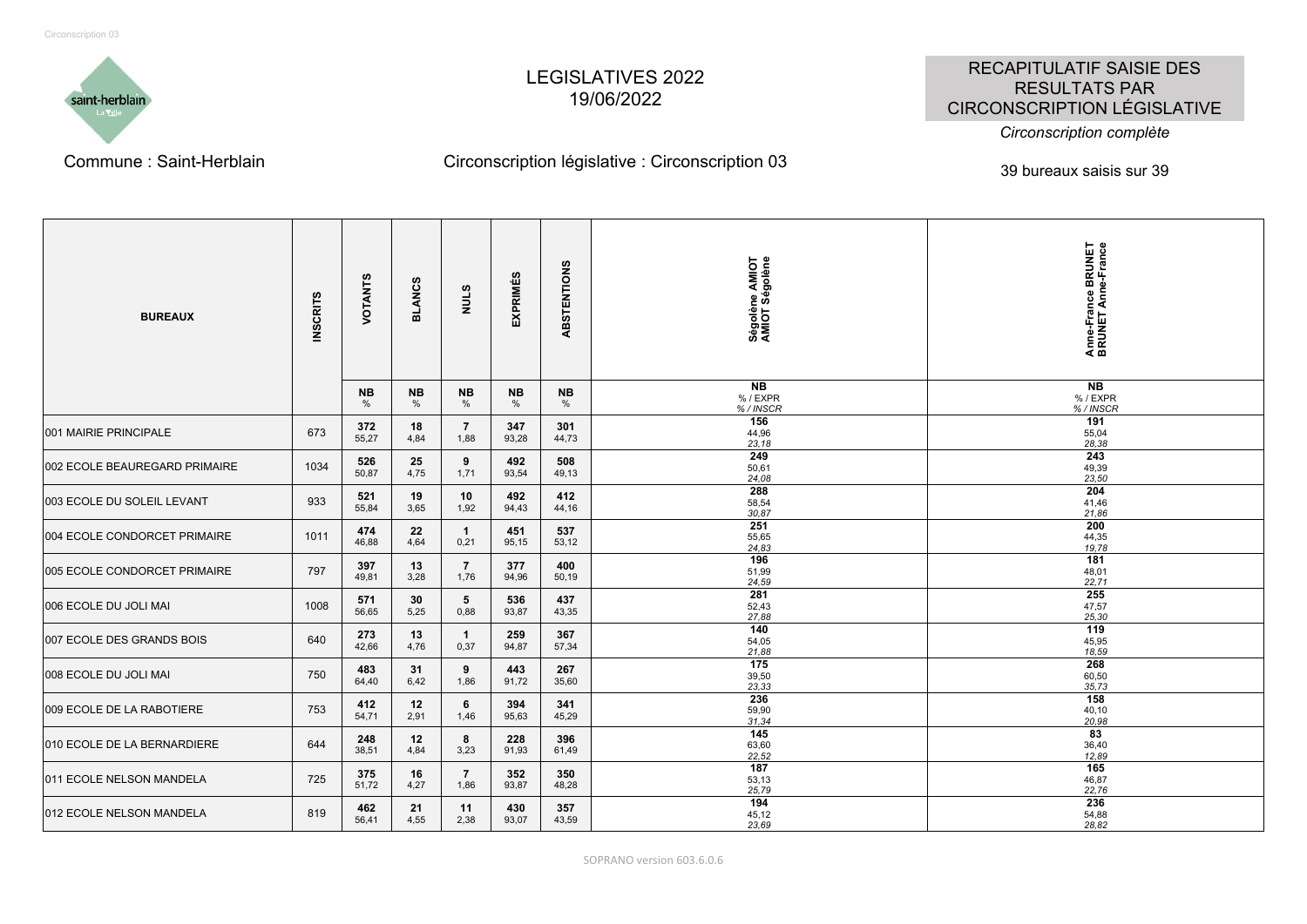| <b>BUREAUX</b>              | <b>INSCRITS</b> | VOTANTS      | <b>BLANCS</b>          | <b>NULS</b>             | <b>EXPRIMÉS</b> | ABSTENTIONS  | Ségolène AMIOT<br>AMIOT Ségolène | Anne-France BRUNET<br>BRUNET Anne-France |
|-----------------------------|-----------------|--------------|------------------------|-------------------------|-----------------|--------------|----------------------------------|------------------------------------------|
|                             |                 | NB<br>%      | NB<br>$\frac{0}{0}$    | NΒ<br>%                 | NB<br>%         | NB<br>%      | <b>NB</b><br>% / EXPR<br>%/INSCR | <b>NB</b><br>% / EXPR<br>%/INSCR         |
| 013 ECOLE NELSON MANDELA    | 865             | 281<br>32,49 | 12<br>4,27             | $5\phantom{.0}$<br>1,78 | 264<br>93,95    | 584<br>67,51 | 173<br>65,53<br>20,00            | 91<br>34,47<br>10,52                     |
| 014 ECOLE DE LA RABOTIERE   | 644             | 263<br>40,84 | 9<br>3,42              | $\overline{4}$<br>1,52  | 250<br>95,06    | 381<br>59,16 | 154<br>61,60<br>23,91            | 96<br>38,40<br>14,91                     |
| 015 ECOLE DE LA BERNARDIERE | 621             | 205<br>33,01 | 6<br>2,92              | 6<br>2,92               | 193<br>94,16    | 416<br>66,99 | 121<br>62,69<br>19,48            | 72<br>37,31<br>11,59                     |
| 016 ECOLE DES BUZARDIERES   | 868             | 465<br>53,57 | 22<br>4,73             | $5\overline{)}$<br>1,08 | 438<br>94,19    | 403<br>46,43 | 244<br>55,71<br>28.11            | 194<br>44,29<br>22,35                    |
| 017 ECOLE JACQUELINE AURIOL | 1192            | 532<br>44,63 | 14<br>2,63             | 13<br>2,44              | 505<br>94,93    | 660<br>55,37 | 283<br>56,04<br>23,74            | $\overline{222}$<br>43,96<br>18,62       |
| 018 ECOLE DES GRANDS BOIS   | 895             | 462<br>51,62 | 24<br>5,19             | $\overline{7}$<br>1,52  | 431<br>93,29    | 433<br>48,38 | 264<br>61,25<br>29,50            | 167<br>38,75<br>18,66                    |
| 019 ECOLE DU SOLEIL LEVANT  | 914             | 440<br>48,14 | 27<br>6,14             | $\mathbf{3}$<br>0,68    | 410<br>93,18    | 474<br>51,86 | 243<br>59,27<br>26,59            | 167<br>40,73<br>18,27                    |
| 020 ECOLE DES BUZARDIERES   | 1040            | 529<br>50,87 | 31<br>5,86             | $5\phantom{.0}$<br>0,95 | 493<br>93,19    | 511<br>49,13 | 259<br>52,54<br>24,90            | 234<br>47,46<br>22,50                    |
| 021 ECOLE RENE GUY CADOU    | 801             | 423<br>52,81 | 16<br>3,78             | 8<br>1,89               | 399<br>94,33    | 378<br>47,19 | 218<br>54,64<br>27,22            | 181<br>45,36<br>22,60                    |
| 022 ECOLE DE LA SENSIVE     | 660             | 283<br>42,88 | $\overline{7}$<br>2,47 | $\mathbf{2}$<br>0,71    | 274<br>96,82    | 377<br>57,12 | 182<br>66,42<br>27,58            | 92<br>33,58<br>13,94                     |
| 023 MAISON DES ARTS         | 606             | 162<br>26,73 | 6<br>3,70              | $\mathbf{3}$<br>1,85    | 153<br>94,45    | 444<br>73,27 | 110<br>71,90<br>18.15            | 43<br>28,10<br>7,10                      |
| 024 ECOLE DE LA CREMETTERIE | 1114            | 549<br>49,28 | 19<br>3,46             | 6<br>1,09               | 524<br>95,45    | 565<br>50,72 | 322<br>61,45<br>28,90            | 202<br>38,55<br>18,13                    |
| 025 MAISON DES ARTS         | 759             | 281<br>37,02 | $\overline{7}$<br>2,49 | $5^{\circ}$<br>1,78     | 269<br>95,73    | 478<br>62,98 | 157<br>58,36<br>20,69            | 112<br>41,64<br>14,76                    |
| 026 ECOLE NELSON MANDELA    | 450             | 230<br>51,11 | $\overline{7}$<br>3,04 | $3^{\circ}$<br>1,31     | 220<br>95,65    | 220<br>48,89 | 103<br>46,82<br>22,89            | 117<br>53,18<br>26,00                    |
| 027 ECOLE NELSON MANDELA    | 1183            | 606<br>51,23 | 21<br>3,47             | 10<br>1,65              | 575<br>94,88    | 577<br>48,77 | 322<br>56,00<br>27,22            | 253<br>44,00<br>21,39                    |
| 028 ECOLE DU JOLI MAI       | 1048            | 562<br>53,63 | 18<br>3,20             | 9<br>1,60               | 535<br>95,20    | 486<br>46,37 | 244<br>45,61<br>23,28            | 291<br>54,39<br>27,77                    |
| 029 ECOLE DES GRANDS BOIS   | 796             | 434<br>54,52 | 13<br>3,00             | $\overline{2}$<br>0,46  | 419<br>96,54    | 362<br>45,48 | 195<br>46,54<br>24,50            | 224<br>53,46<br>28,14                    |